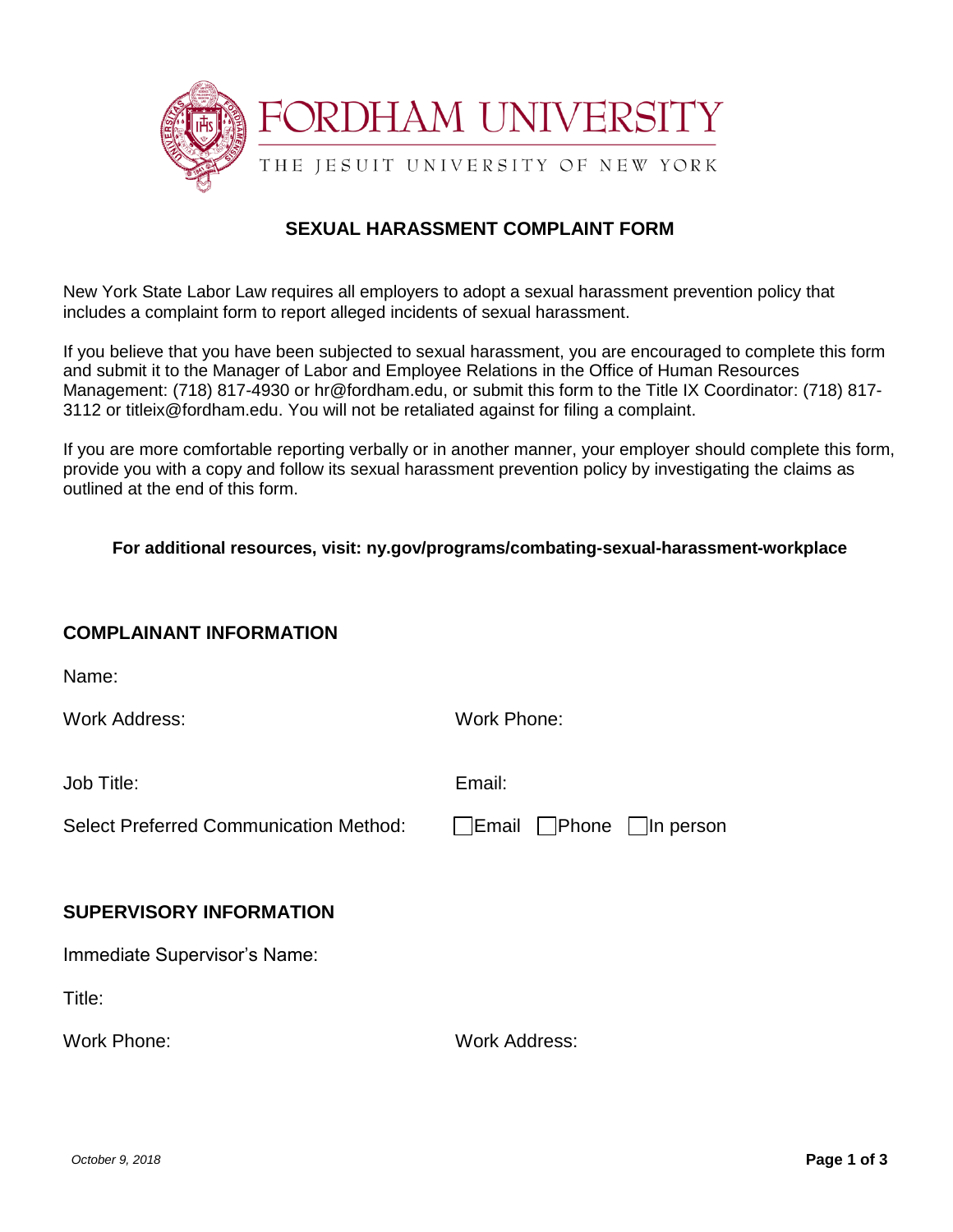## **COMPLAINT INFORMATION**

1. Your complaint of Sexual Harassment is made about:

| Name: | Title: |
|-------|--------|
|       |        |

Work Address: Work Phone:

| Relationship to you: Supervisor Subordinate CCo-Worker Other |  |  |  |
|--------------------------------------------------------------|--|--|--|
|--------------------------------------------------------------|--|--|--|

- 2. Please describe what happened and how it is affecting you and your work. Please use additional sheets of paper if necessary and attach any relevant documents or evidence.
- 3. Date(s) sexual harassment occurred:

| Is the sexual harassment continuing? △Yes △No |  |  |  |
|-----------------------------------------------|--|--|--|
|-----------------------------------------------|--|--|--|

4. Please list the name and contact information of any witnesses or individuals who may have information related to your complaint:

*The last question is optional, but may help the investigation.*

5. Have you previously complained or provided information (verbal or written) about related incidents? If yes, when and to whom did you complain or provide information?

If you have retained legal counsel and would like us to work with them, please provide their contact information.

| Signature: | Date |
|------------|------|
|            |      |